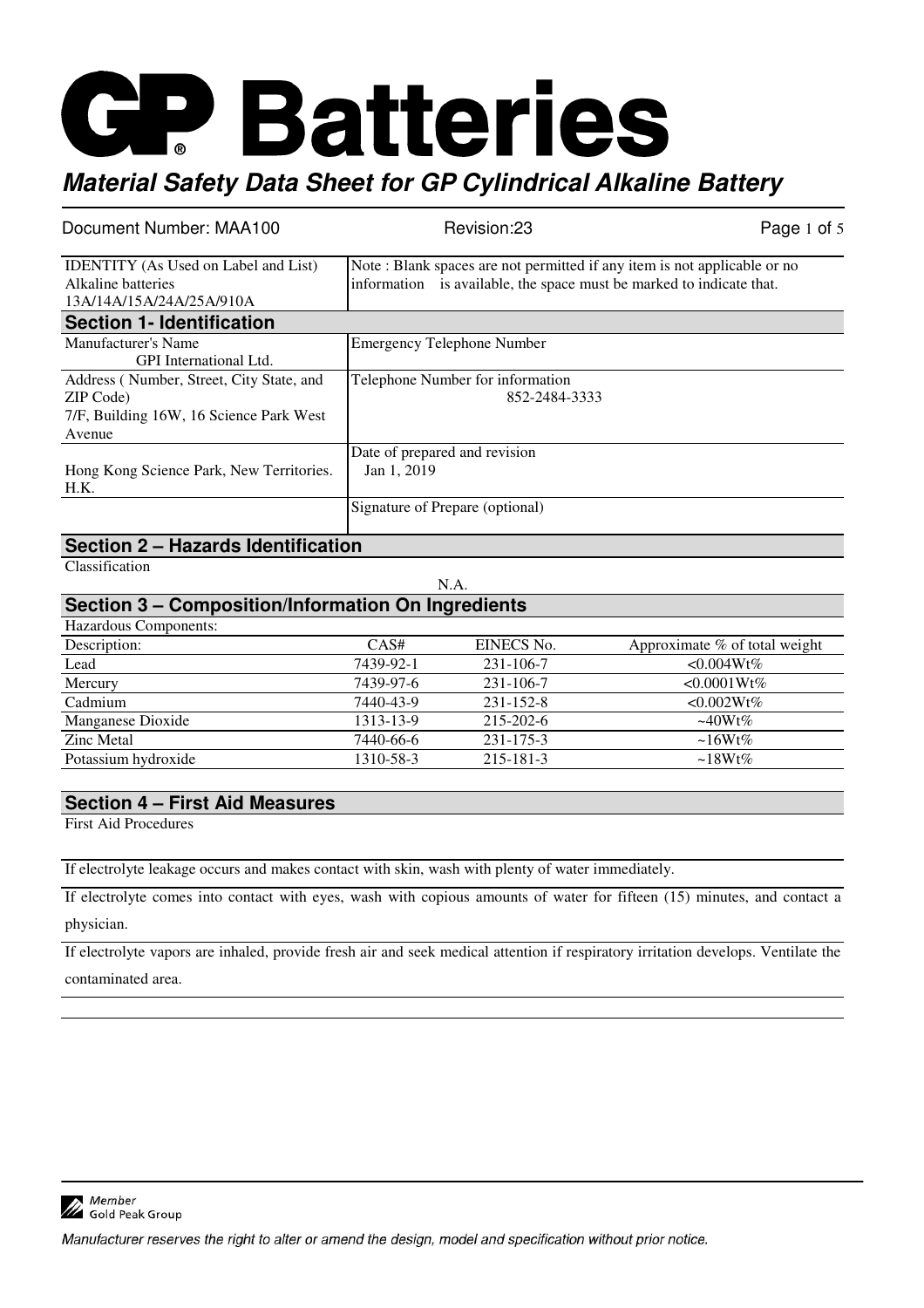Document Number: MAA100 Revision:23 Revision:23 Page 2 of 5 **Section 5 – Fire-Fighting Measures** Flash Point (Method Used) N.A. Ignition Temp. N.A. Flammable Limits N.A. LEL N.A. UEL N.A. Extinguishing Media Carbon Dioxide, Dry Chemical or Foam extinguishers Special Fire Fighting Procedures N.A. Unusual Fire and Explosion Hazards Do not dispose of battery in fire - may explode. Do not short-circuit battery - may cause burns. **Section 6 – Accidental Release Measures** Steps to Be Taken in Case Material is Released or Spilled Batteries that are leakage should be handled with rubber gloves. Avoid direct contact with electrolyte. Wear protective clothing and a positive pressure Self-Contained Breathing Apparatus (SCBA). **Section 7 – Handling and Storage**  Safe handling and storage advice Batteries should be handled and stored carefully to avoid short circuits. Do not store in disorderly fashion, or allow metal objects to be mixed with stored batteries. Never disassemble a battery. Do not breathe cell vapors or touch internal material with bare hands.

The cells and batteries shall not be stored in high temperature ,the maximum temperature allowed is 60℃ for a

short period during the shipment , Otherwise the cells maybe leakage and can result in shortened service life..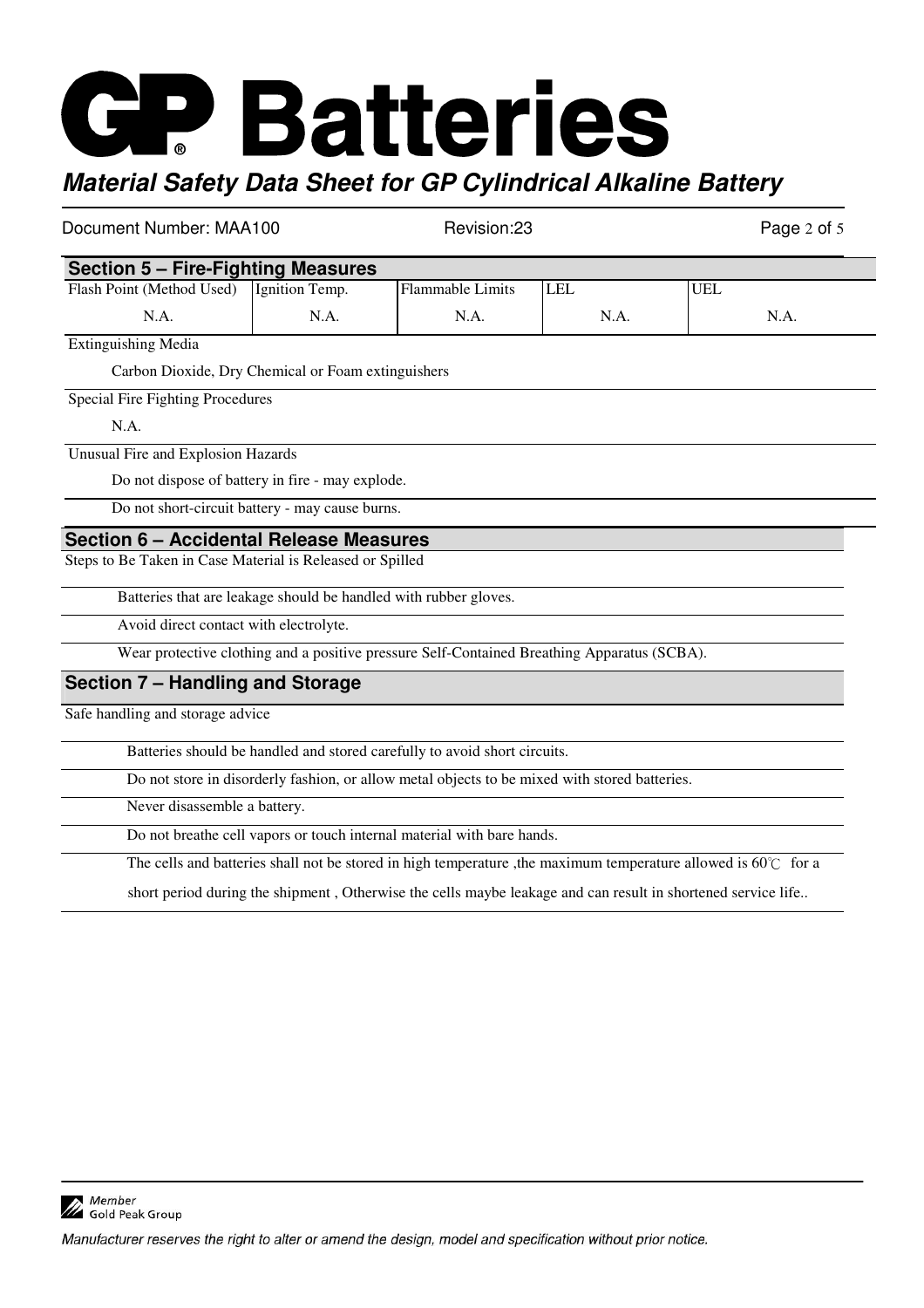| Document Number: MAA100         |                                                   | Revision:23 | Page 3 of 5                                      |  |
|---------------------------------|---------------------------------------------------|-------------|--------------------------------------------------|--|
|                                 |                                                   |             | Section 8- Exposure Controls / Person Protection |  |
|                                 | Occupational Exposure Limits:                     | <b>LTEP</b> | <b>STEP</b>                                      |  |
|                                 |                                                   | N.A.        | N.A.                                             |  |
|                                 | Respiratory Protection (Specify Type)             |             |                                                  |  |
|                                 |                                                   | N.A.        |                                                  |  |
| Ventilation                     | <b>Local Exhausts</b>                             |             | Special                                          |  |
|                                 |                                                   | N.A.        | N.A.                                             |  |
|                                 | Mechanical (General)                              |             | Other                                            |  |
|                                 |                                                   | N.A.        | N.A.                                             |  |
|                                 |                                                   |             |                                                  |  |
| Protective Gloves               |                                                   |             | Eye Protection                                   |  |
|                                 | N.A.                                              |             | N.A.                                             |  |
|                                 | Other Protective Clothing or Equipment            |             |                                                  |  |
|                                 | N.A.                                              |             |                                                  |  |
|                                 | Work / Hygienic Practices                         |             |                                                  |  |
|                                 | N.A.                                              |             |                                                  |  |
|                                 | Section 9 - Physical / Chemical Properties        |             |                                                  |  |
| <b>Boiling Point</b>            |                                                   |             | Specific Gravity $(H_2O=1)$                      |  |
| N.A.                            |                                                   |             | N.A.<br><b>Melting Point</b>                     |  |
| Vapor Pressure (mm Hg)<br>N.A.  |                                                   |             | N.A.                                             |  |
| Vapor Density (AIR=1)           |                                                   |             | <b>Evaporation Rate (Butyl Acetate)</b>          |  |
| Solubility in Water             | N.A.                                              |             | N.A.                                             |  |
|                                 | N.A.                                              |             |                                                  |  |
| Appearance and Odor             |                                                   |             |                                                  |  |
|                                 |                                                   |             | Cylindrical Shape, odorless                      |  |
| Stability                       | Section 10 - Stability and Reactivity<br>Unstable |             | Conditions to Avoid                              |  |
|                                 |                                                   |             |                                                  |  |
|                                 | Stable                                            | $\mathbf X$ |                                                  |  |
|                                 | Incompatibility (Materials to Avoid)              |             |                                                  |  |
|                                 |                                                   |             |                                                  |  |
|                                 | Hazardous Decomposition or Byproducts             |             |                                                  |  |
| Hazardous<br>Polymerizati<br>on | May Occur                                         |             | Conditions to Avoid                              |  |
|                                 | Will Not Occur                                    | X           |                                                  |  |

Member<br>A Gold Peak Group

Manufacturer reserves the right to alter or amend the design, model and specification without prior notice.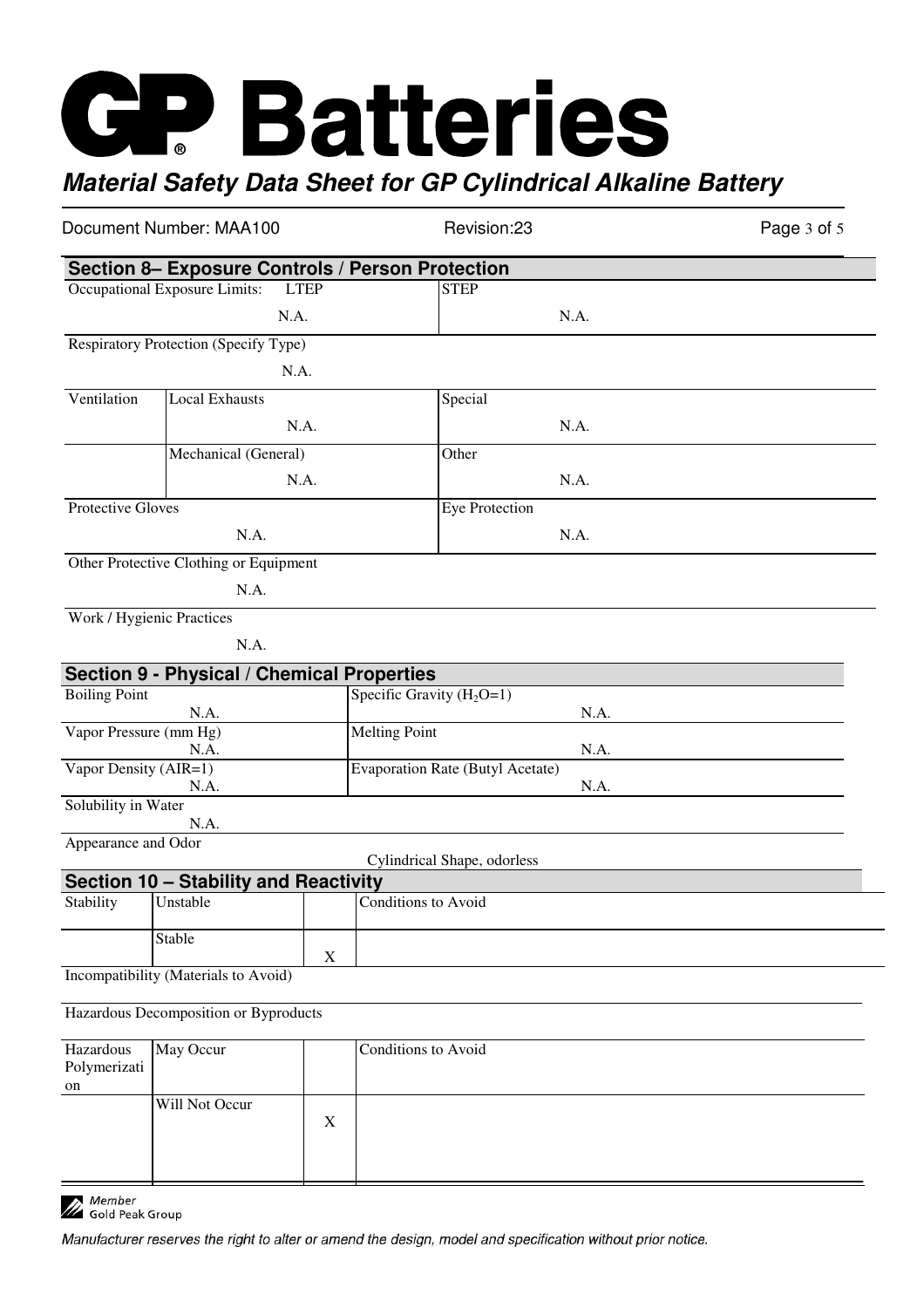| Document Number: MAA100                |                                                                                        | Revision:23 |            | Page 4 of 5 |  |
|----------------------------------------|----------------------------------------------------------------------------------------|-------------|------------|-------------|--|
| Section 11 - Toxicological Information |                                                                                        |             |            |             |  |
| Route $(s)$ of                         | Inhalation?                                                                            | Skin?       | Ingestion? |             |  |
| Entry                                  |                                                                                        | N.A.        | N.A.       | N.A.        |  |
|                                        | Health Hazard (Acute and Chronic) / Toxiclogical information                           |             |            |             |  |
|                                        | In case of electrolyte leakage, skin will be itchy when contaminated with electrolyte. |             |            |             |  |

In contact with electrolyte can cause severe irritation and chemical burns.

Inhalation of electrolyte vapors may cause irritation of the upper respiratory tract and lungs.

#### **Section 12 – Ecological Information**

N.A.

#### **Section 13 – Disposal Considerations**

Dispose of batteries according to government regulations.

#### **Section 14 – Transportation Information**

In general, all batteries in all forms of transportation (ground, air, or ocean) must be packaged in a safe and responsible manner. Regulatory concerns from all agencies for safe packaging require that batteries be packaged in a manner that prevents short circuits and be contained in "strong outer packaging" that prevents spillage of contents. All original packaging for GP alkaline batteries has been designed to be compliant with these regulatory concerns.

Alkaline batteries (sometimes referred to as "Dry cell" batteries) are not listed as dangerous goods under the ADR European Agreement Concerning the International Carriage of Dangerous Goods by Road, the IMDG International Maritime Dangerous Goods Code, UN Dangerous Good Regulations, IATA Dangerous Goods Regulations 60th edition , ICAO Technical Instructions and the U.S. hazardous materials regulations (49 CFR). These batteries are not subject to the dangerous goods regulations provided they meet the requirements contained in the following special provisions

| . Regulatory Body | <b>Special Provisions</b>    |
|-------------------|------------------------------|
| ADR               | Not regulated                |
| <b>IMDG</b>       | Not regulated                |
| UN                | Not regulated                |
| US DOT            | 49 CFR 172.102 Provision 130 |
| <b>JATA</b>       | A <sub>123</sub>             |
| <b>ICAO</b>       | Not regulated                |

All GP alkaline batteries are packed in such a way to prevent short circuits or the generation dangerous quantities of heat and meet the special provisions listed above. In addition, the IATA Dangerous Goods Regulations and ICAO Technical Instructions require the words "not restricted" and the Special Provision number A123 be provided on the air waybill, when an air waybill is issued.

#### **Section 15 – Regulatory Information**

Special requirement be according to the local regulatories.

Member Gold Peak Group

Manufacturer reserves the right to alter or amend the design, model and specification without prior notice.